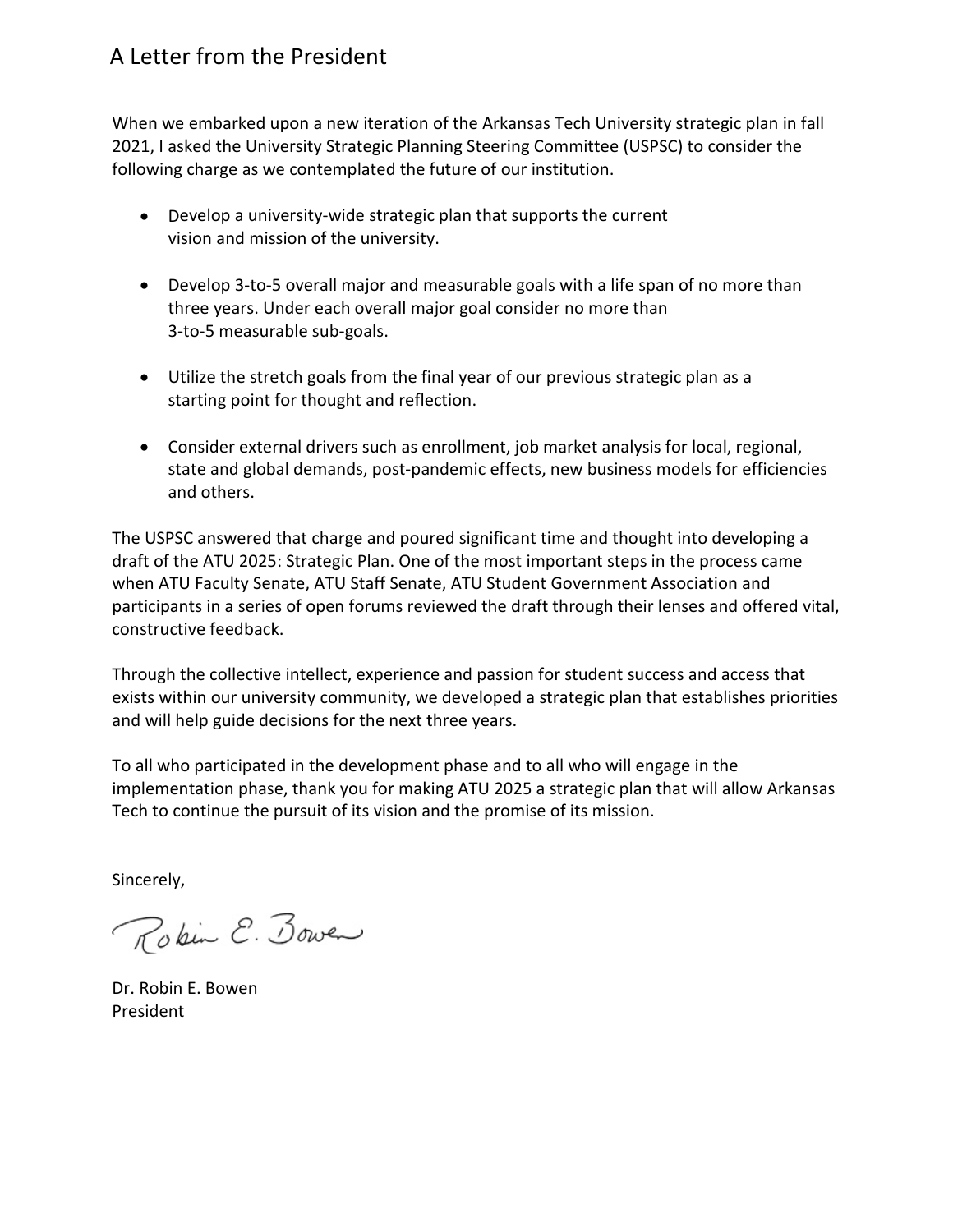## **ATU 2025: Strategic Plan Introduction**

Arkansas Tech University, through a deliberative and inclusive process, has developed a strategic plan that identifies measurable goals reflective of its institutional vision. The plan will be implemented beginning in fall 2022 and continuing through 2025 in support of its institutional mission.

This university-wide strategic plan aligns with the vision and mission of Arkansas Tech University. Arkansas Tech's vision and mission statements were approved by the ATU Board of Trustees on Oct. 19, 2016, and are reaffirmed through the strategic planning process of 2022:

Vision Statement Arkansas Tech University: where students succeed, innovation thrives, and communities flourish.

Mission Statement

Arkansas Tech University is dedicated to student success, access, and excellence as a responsive campus community providing opportunities for progressive intellectual development and civic engagement. Embracing and expanding upon its technological traditions, Tech inspires and empowers members of the community to achieve their goals while striving for the betterment of Arkansas, the nation, and the world.

ATU 2025: Strategic Plan benefits from the achievements from the previous iteration of Arkansas Tech's strategic plan, which was created during the 2015-16 academic year, approved by the ATU Board of Trustees on May 19, 2016, and implemented from fall 2016 through spring 2022. Arkansas Tech's collective success in the pursuit of that strategic plan sets the foundation for what it seeks to achieve over the next three years. The time frame for implementation of "ATU 2025: Strategic Plan" was intentionally compressed as compared to the previous strategic plan due to the rapidly evolving nature of higher education.

ATU 2025: Strategic Plan is based upon an integrated planning model adapted from the Society for College and University Planning. As such, the plan detailed in this report represents overarching goals identified by the university community as priorities for the next three years. Additional strategic planning at the division, college and department levels will lead to the development of activities designed to support the university-wide plan and will ultimately allow for the accomplishment of the university's strategic goals.

Previously adopted plans and plans in development that provide context and influence the strategic plan include, but are not limited to: the campus master plan, the academic restructuring plan, the strategic plan for inclusive excellence, the comprehensive plan for internationalization and global education, the rolling five-year budget model, the strategic enrollment and retention plan and the plan for research and graduate studies.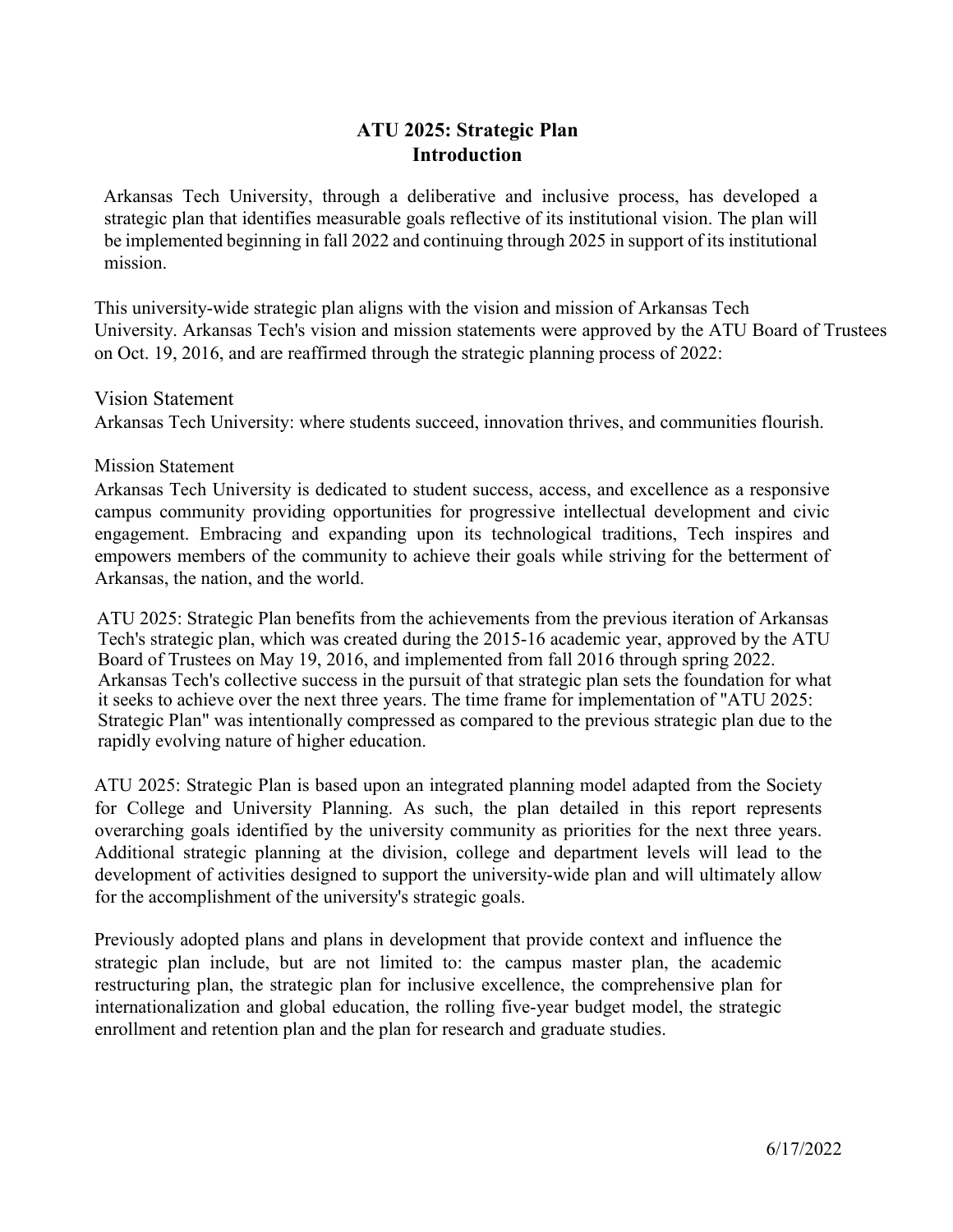Institutional assumptions that provide additional context for ATU 2025: Strategic Plan include, but are not limited to:

- Academics permeate all of Arkansas Tech's goals, tasks and activities.
- Arkansas Tech is student focused with an emphasis on access and success.
- ATU operates as one university with multiple physical locations
- The stackable nature of its courses and programs makes ATU unique among its peer institutions.
- Personal growth and developing essential skills are integral elements of student success.
- Diversity, equity and inclusion are valued and embedded in this plan.
- Arkansas Tech prioritizes upward social mobility.
- Technology and innovation are pervasive throughout this plan and essential in all aspects.
- Arkansas Tech's collective persistence, as demonstrated during the COVID-19 pandemic and university-wide restructuring, is a strength that will drive implementation of this plan.
- ATU's five-year rolling budget model addresses sustainability and allows the institution to maintain a sound and stable financial position.

## **Additional Historical Context**

The institution known as Arkansas Tech University was founded as the Second District Agricultural School by Act 100 of the  $37<sup>th</sup>$  Arkansas General Assembly, which was signed into law by Gov. George Donaghey on April 1, 1909. The first day of class on the Russellville campus was Oct. 26, 1910.

The school evolved to become Arkansas Polytechnic College in 1925 and Arkansas Tech University in 1976. It has been accredited as a senior, four-year college since 1951. It has offered master's degrees since 1976.

Arkansas Valley Technical Institute merged with Arkansas Tech University and became ATU-Ozark Campus on July 1, 2003.

ATU-Ozark assumed fiscal and administrative oversight of the Area Career and Technical Center at Russellville High School and the name of the facility was changed to Arkansas Tech Career Center (ATCC) on July 1, 2011. ATCC has subsequently grown to include satellite locations in Clarksville, Danville, Ozark and Paris.

On July 25, 2014, the Arkansas Higher Education Coordinating Board (AHECB) granted a change in role and scope that allowed Arkansas Tech University to offer doctoral degrees for the first time. Three years later, the first graduates from the ATU Doctor of Education in school leadership program earned their degrees.

AHECB voted on Oct. 29, 2021, to recognize the Arkansas Tech Institute as a non-formula unit of Arkansas Tech University. The Arkansas Tech Institute will be implemented and sustained through collaborative regional partnerships with public and private entities, including ATU and other higher education institutions, chambers of commerce, industry partners, K-12 public schools, the Arkansas Division of Workforce Services, adult education providers and third-party education and training providers.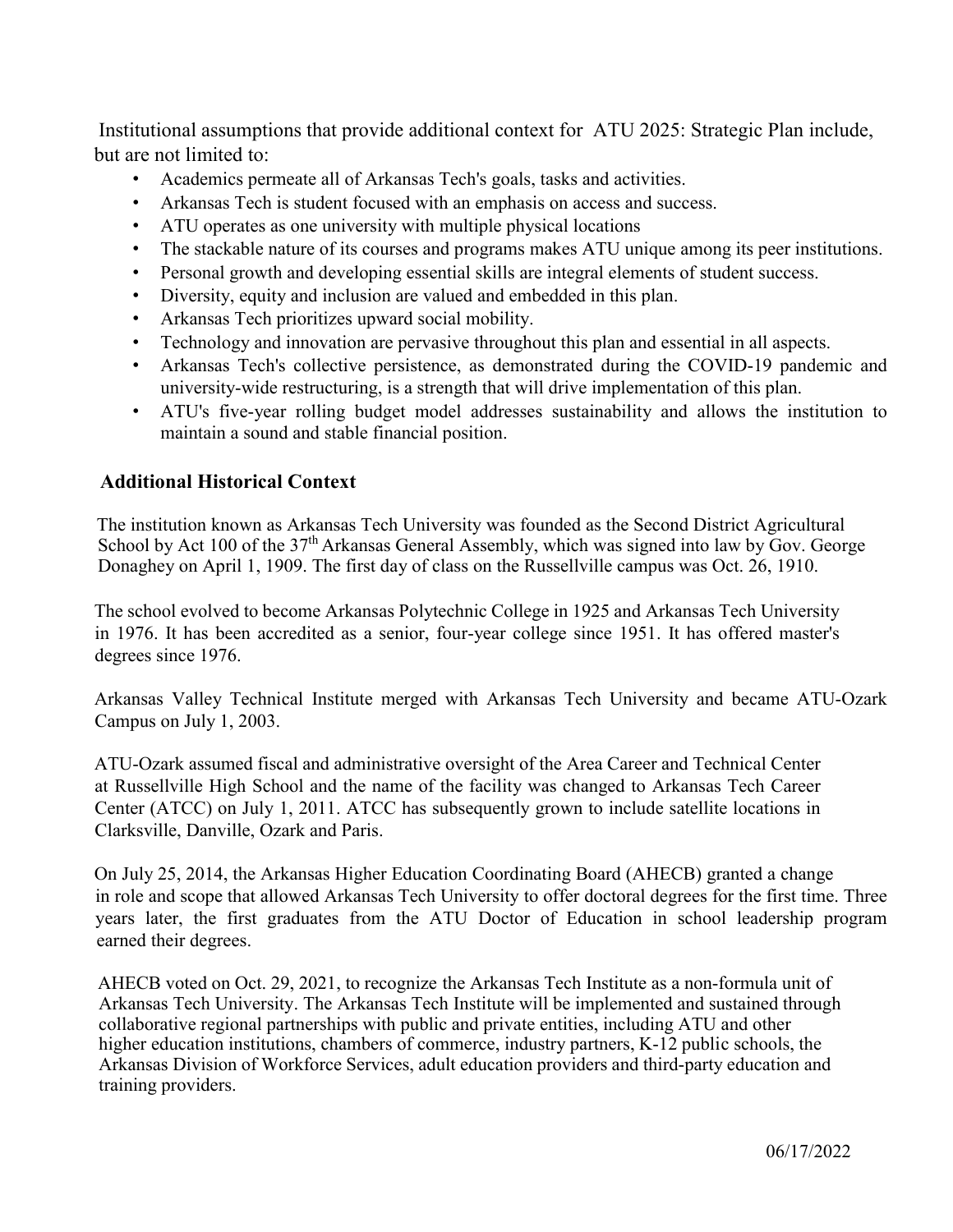As a result of the programmatic diversification it has pursued and successfully implemented, comprehensiveness in academic programming is a point of distinction for Arkansas Tech.

As of fall 2021, ATU has an overall enrollment of 9,640 students. Of those, 7,931 are served through the Russellville campus and 1,709 are served through the Ozark campus. Twenty-five percent of ATU students self-report as coming from diverse racial and/or ethnic backgrounds. There are 272 full-time faculty members on the Russellville campus and 52 full-time faculty members on the Ozark campus. ATU has a total of 784 employees, 94 of which (12 percent) selfreport as coming from diverse racial and/or ethnic backgrounds.

The operating budget at ATU for fiscal year 2022 was \$170.4 million.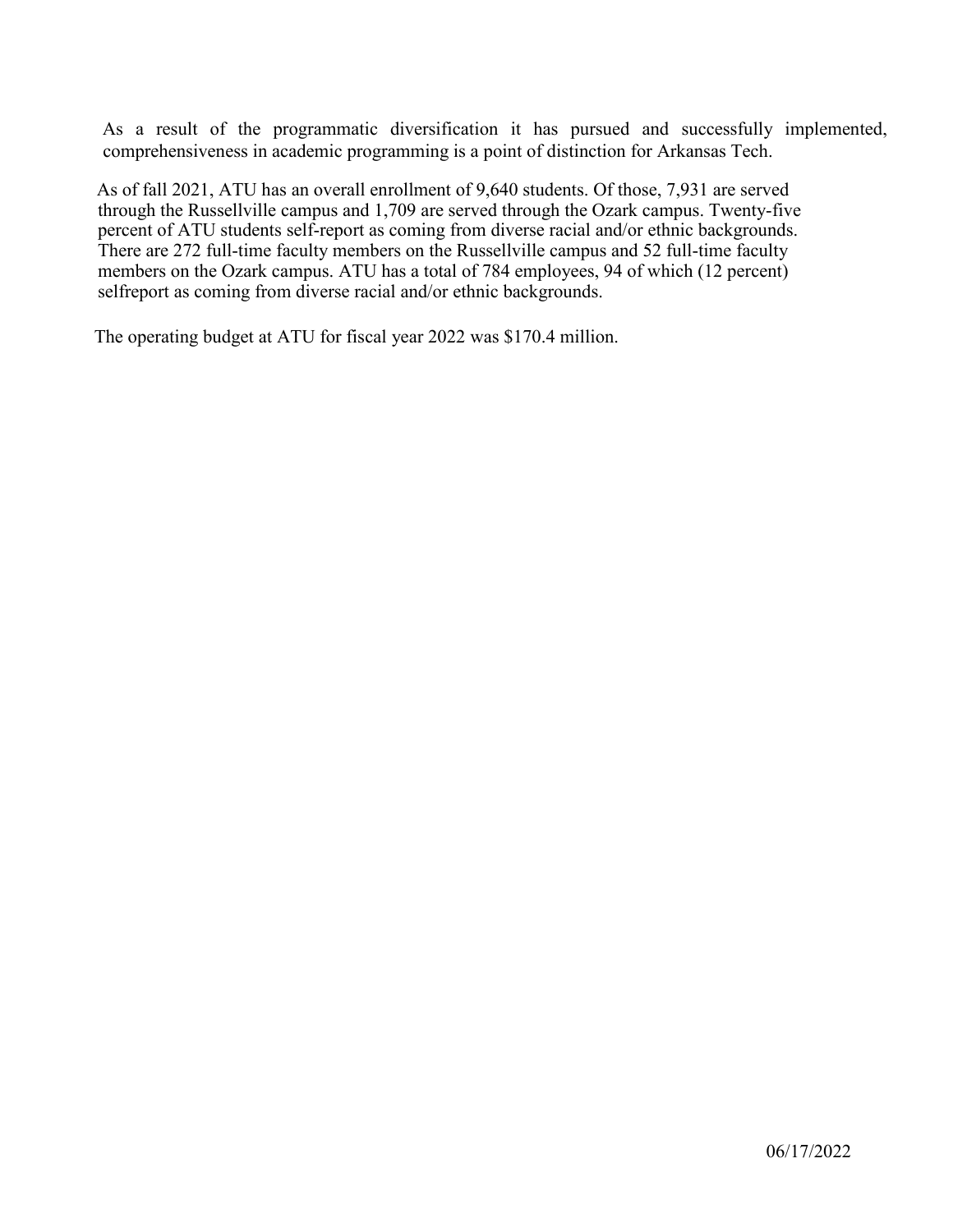# **Goals**

## **Goal 1: Student Access and Opportunity**

.......will provide access and opportunities to a diverse population of students.

## **Goal 2: Student Success and Support**

….will provide programs and support for the success of students.

## **Goal 3: Our People and Resources**

......will invest in facilities and provide support for recruitment and retention of university faculty and staff.

## **Goal 4: Programs and Deliveries**

......will provide students with quality and accessible academic and co-curricular programs.

## **Goal 5: Partnerships and Innovations**

….will strengthen the university and its offerings through innovative and engaging partnerships, internally and externally.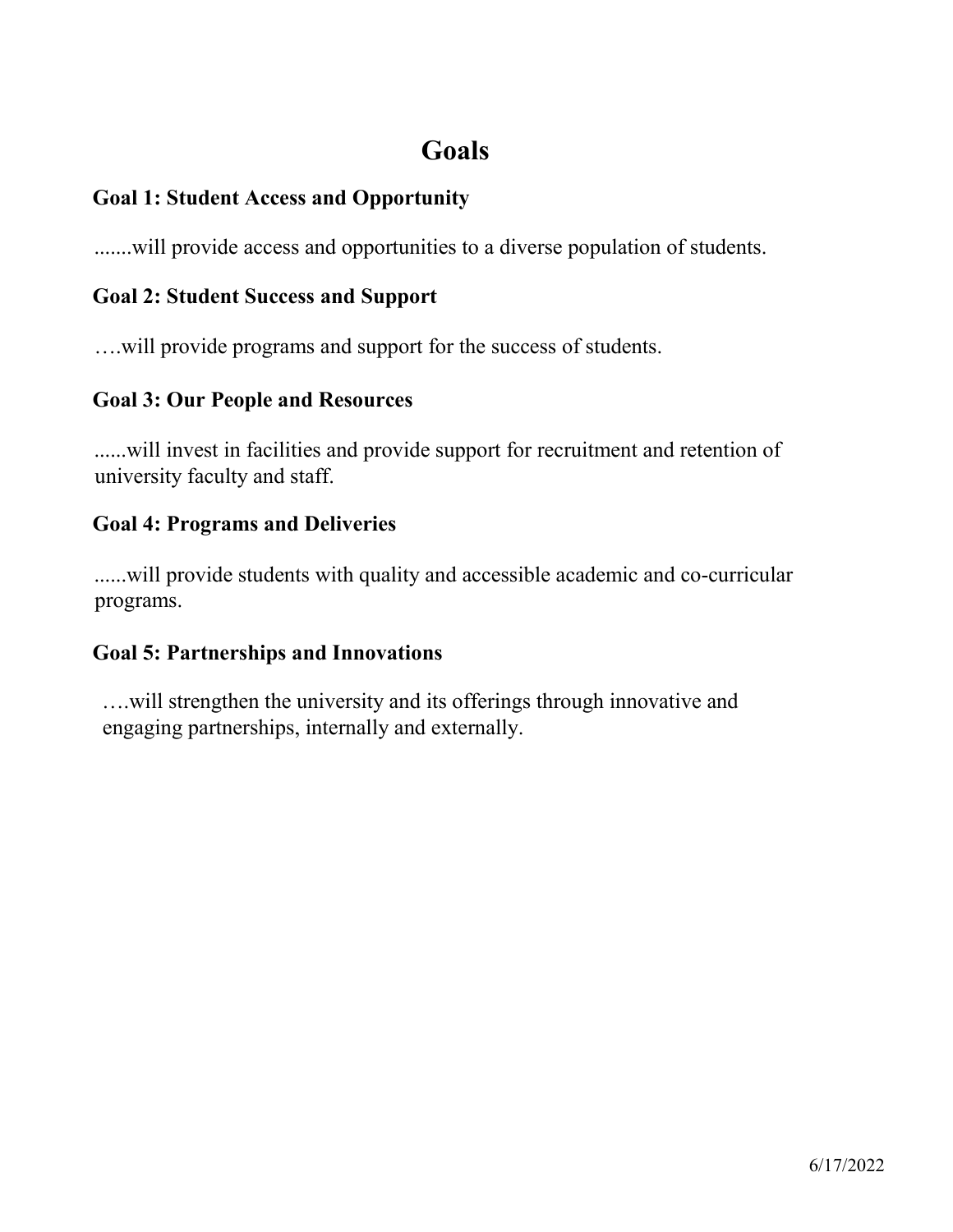## **Goals and Action Items**

## **Goal 1: Student Access and Opportunity**

In keeping with the vision and mission of the institution, Arkansas Tech University will provide access and opportunities to a diverse population of students.

## **Item 1:**

Recruit and enroll, both domestically and internationally, first-time freshmen, transfer students, new graduate students, and students who have dropped out/stopped out.

## **Item 2:**

Enhance our programs and procedures in providing access to underrepresented student populations.

## **Item 3:**

Make educational opportunities more financially accessible to prospective and current students.

## **Item 4:**

Identify innovative opportunities to make college more affordable.

### **Item 5:**

Increase the number of incoming students who participate in ATU college preparation and outreach programs.

## **Goal 2: Student Success and Support**

In keeping with the vision and mission of the institution, Arkansas Tech University will provide programs and support for the success of students.

### **Item 1:**

Increase student persistence, retention, and graduation rates in all monitored demographic categories.

### **Item 2:**

Increase opportunities for high-impact practices, experiential learning, and student engagement.

### **Item 3:**

Provide increased support and embed opportunities to promote awareness of differing life circumstances, cultures, and world views.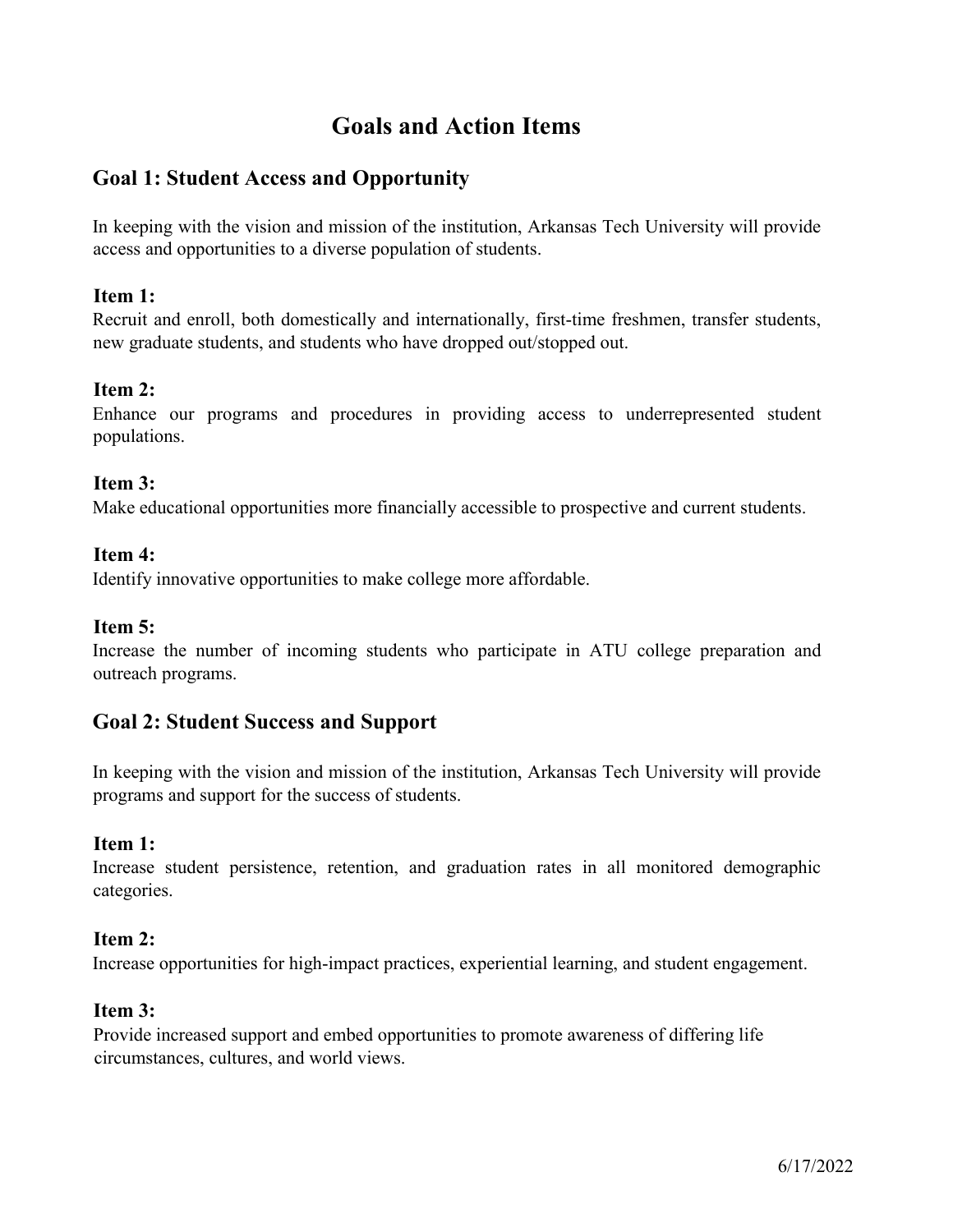## **Goal 3: Our People and Resources**

In keeping with the vision and mission of the institution, Arkansas Tech University will invest in facilities and provide support for recruitment and retention of university's faculty and staff.

## **Item 1:**

Establish new and begin implementation of compensation targets.

### **Item 2:**

Expand recruitment for minority candidates for faculty and staff positions.

### **Item 3:**

Increase resources and opportunities for stakeholder professional development.

### **Item 4:**

Expand resources and support for faculty and staff overall health and well-being.

## **Item 5:**

Provide and maintain physical and digital learning/working environments that meet the needs of all stakeholders.

## **Goal 4: Programs and Deliveries**

In keeping with the vision and mission of the institution, Arkansas Tech University will provide students with quality and accessible academic and co-curricular programs.

### **Item 1:**

Identify and implement academic and non-credit programs in alignment with the current market and emerging trends.

### **Item 2:**

Increase the number of enhanced technology classrooms and the availability of online/virtual courses and programs.

**Item 3:** Identify and implement new pathways for course articulation and stackable credentials.

### **Item 4:**

Increase co-curricular program opportunities for in-person and online students.

### **Item 5:**

Create an environment that encourages innovation.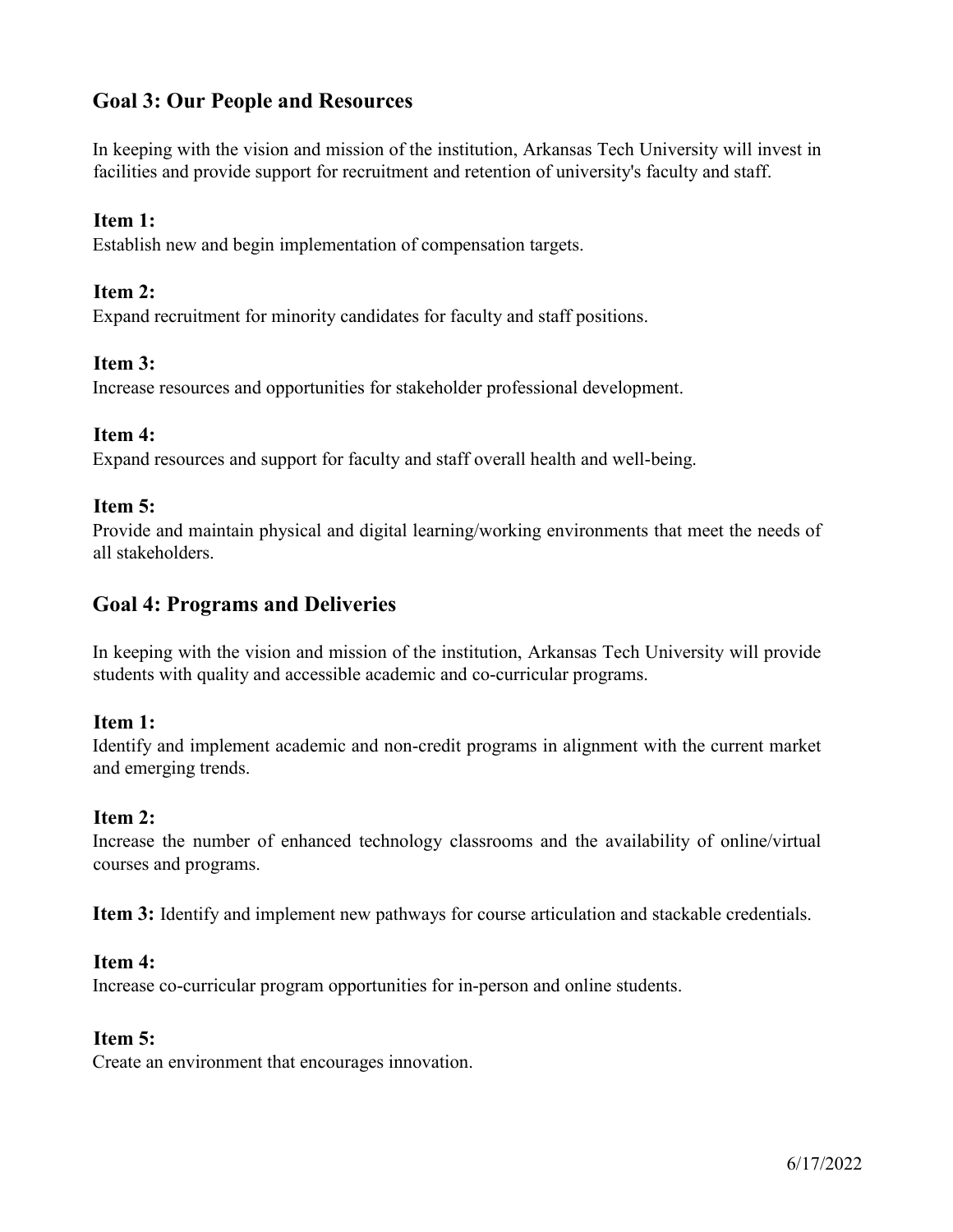## **Goal 5: Partnerships and Innovation**

In keeping with the vision and mission of the institution, Arkansas Tech University will strengthen the university and its offerings through innovative and engaging partnerships, internally and externally.

## **Item 1:**

Form inter-and intra-campus/college/department partnerships.

## **Item 2:**

Enhance and expand community and industry partnerships.

## **Item 3:**

Develop and implement a career coaching model under the Arkansas Tech Institute in partnership with P-12 schools, business, and industry.

## **Item 4:**

Expand partnerships with other 4-year and 2-year colleges and universities, domestic and international.

## **Item 5:**

Increase the economic impact on the Arkansas River Valley region and the state.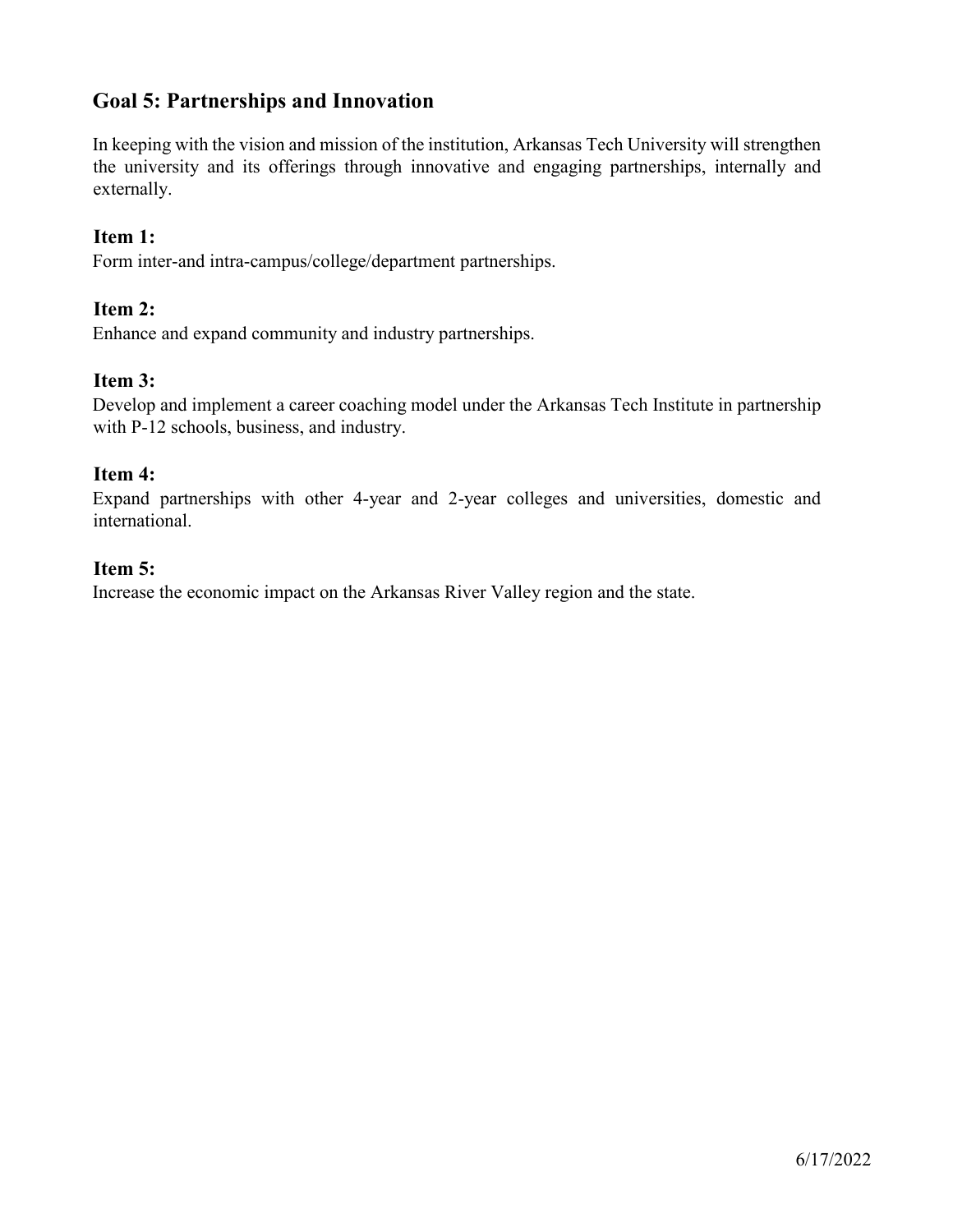## Strategic Plan Definition of Terms

**Articulation:** Articulation is the process of developing a formal, written agreement that identifies courses (or sequences of courses) from a "sending" campus/unit that are comparable to, or acceptable in lieu of specific course requirements at a "receiving" campus/unit.

**ATI:** Arkansas Tech Institute (ATI) is a non-formula entity that provides institutional support for collaborative partnerships that ATU builds with the community partners, P-12 schools, and business and industry to support and promote economic development in the region.

**Diversity plan:** a plan detailing the efforts and actions the university will take to create a community that is fair, inclusive of all persons, and better reflects current society, and allows each member of the university to achieve their full potential by removing barriers, addressing impacts of historical injustices, and adopting just policies, practices, and structures.

**Drop out:** A student who left the institution without earning their declared credential and has not returned.

**High Impact Practices (HIPs):** Teaching and learning practices (such as capstone courses and projects, collaborative assignments and projects, common intellectual experiences, diversity/global learning, ePortfolios, first-year seminars and experiences, internships, learning communities, service-learning, community-based learning, undergraduate research, and writing intensive courses) are designated as "high-impact practices," or HIPS, based on evidence of significant educational benefits for students who participate in them—including and especially those from demographic groups historically underserved by higher education. These practices take many different forms, depending on learner characteristics and on institutional priorities and contexts.

(Adapted from https://www.aacu.org/trendinq-topics/high-impact)

**Monitored Demographic Categories:** Including but not limited to low-income and, high-ability students, gender, first-generation, all students, race/ethnicity, age, veteran/active military.

**Non-credit programs:** Courses that generally offer no credit toward an academic degree but are taken for workforce advancement, professional development, or personal enrichment.

**P-12 Schools:** An entity that provides pre-kindergarten-12<sup>th</sup> grade education.

**Persistence:** This is an institutional metric that looks at students as a cohort. Typically defined as the ability to keep students enrolled from fall to spring.

**Retention:** This is an institutional metric that looks at students as a cohort. Typically defined as the ability to keep students enrolled from year to year.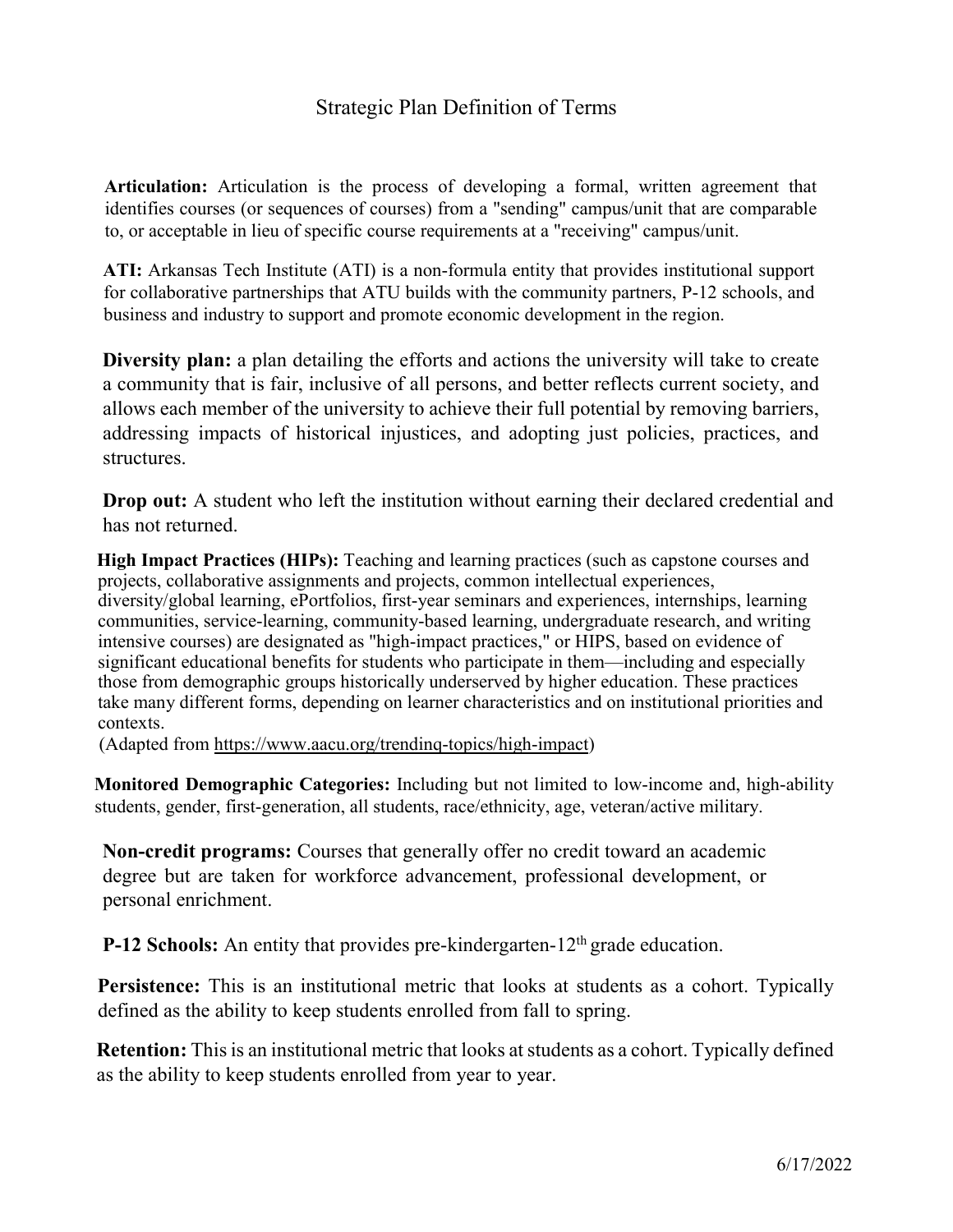**Short-term credentials:** Any type of educational attainment that takes less time to earn than a degree. These can be anything from a single course to a certificate program. These credentials can lead to employment or advancement opportunities or simply provide continued educational training for personal or professional benefit. Short-term credentials could be part of a stackable degree.

**Stackable credentials:** Sequence of credentials that can be accumulated over time and move an individual along an educational pathway or up a career ladder.

**Stop out:** A student who left the institution without earning their declared credential and returned at a later date.

**Student access:** The ways in which educational institutions and policies ensure—or at least strive to ensure—that students have equal and equitable opportunities to take full advantage of their education.

**Student engagement:** Experiential learning; participation in faculty research, memberships in student organizations; student employment; attendance at campus events, etc.

**Student success:** Achievement of favorable or desired student outcomes.

**Underrepresented groups:** These are groups that are less represented in a specific population